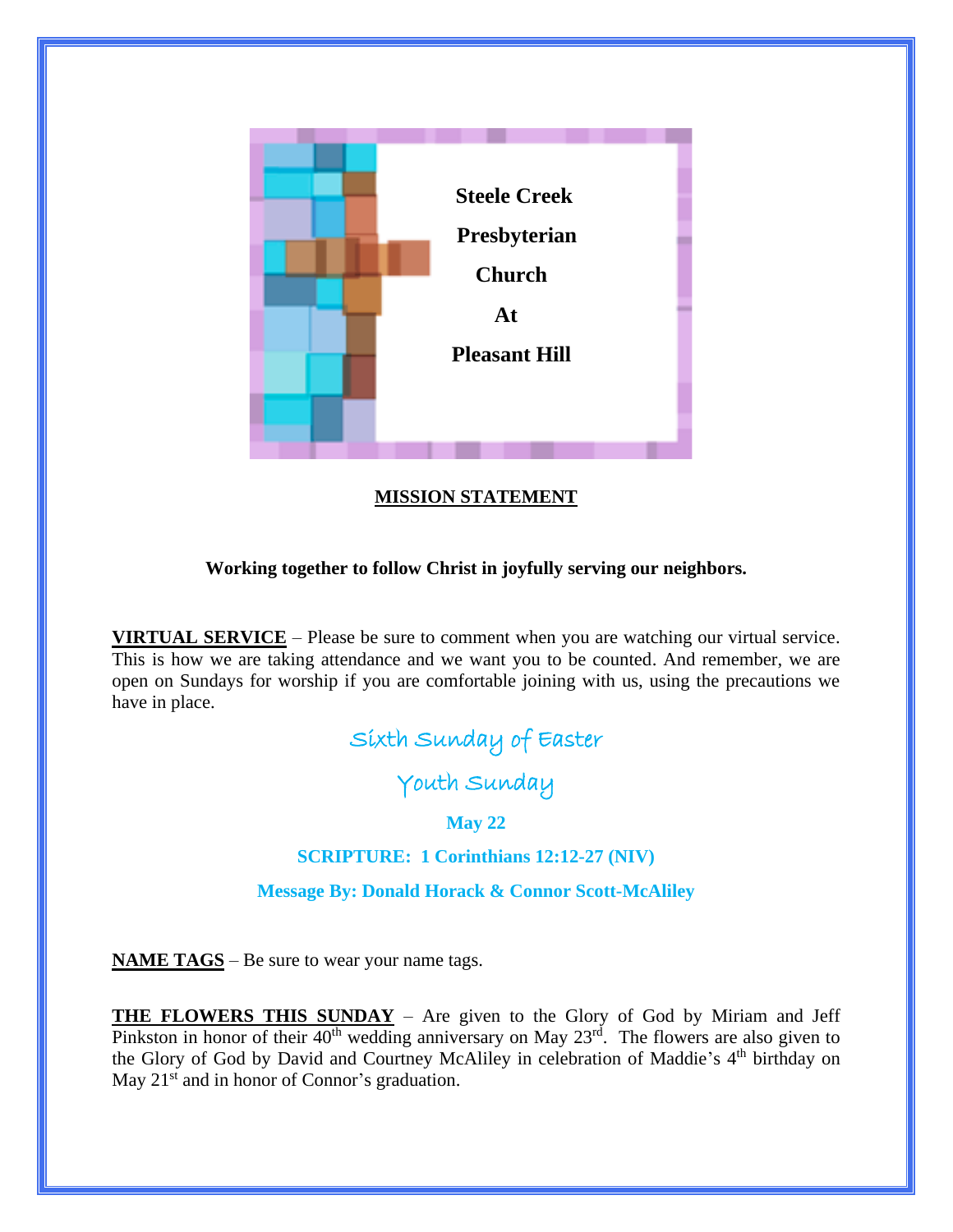**ORDER OF WORSHIP** – Click the QR code below to access the Order of Worship.



**PLEASE PRAY** – for the South Africa Team as they leave on May  $25<sup>th</sup>$  for their mission with the Door of Hope.

**UPCOMING MEETING** - The Men's Fellowship Group will meet at John's Restaurant on Tuesday, May 24, 2022, at 6:30 pm.

**A BIG HEARTFELT -** thank you to my church family for all your prayers, cards, & messages after I broke my ankle. You all really brightened my day, and I really felt the love. You are the best! God is good all the time. Thank you so much! Robin Beachley

#### **Adult VBS Study Opportunity**

#### **UnDistracted by Bob Goff**

**ADULT VBS STUDY** - Join with Pastor Jeff as we explore the Bob Goff series Undistracted. Don't let distractions steal your joy. You live with a massive amount of distraction. Each day, you are bombarded by texts, crises, an endless to do list that steals your focus and detracts you from the greater purposes that God wants you to pursue. Undistracted is designed to serve like rumble strips on the road to alert you as to how far you have drifted from your lane. In each session, Bob draws on stories from his own life to show you the way to an audaciously attentive life with God. Registration is already open through Realm. Please register if you plan to attend.

**LOST & FOUND** - Five gift cards were found on campus near the breezeway. Two of the cards are for Fandango and Walmart. Also, a tall olive color Yeti cup with Charlotte Ducks Unlimited on it, was found in the Sanctuary.

**THANKS TO ALL** - who have offered prayers, calls, and cards for a successful shoulder replacement surgery. Physical therapy will be starting soon. I truly appreciate my church family. Ernie Coskrey

THE YOUTH PROGRAM - is looking to refresh their supplies and room! Please follow the link to the Amazon wish list below. We thank you for your continued support of the youth program!

<https://a.co/aTURgZC>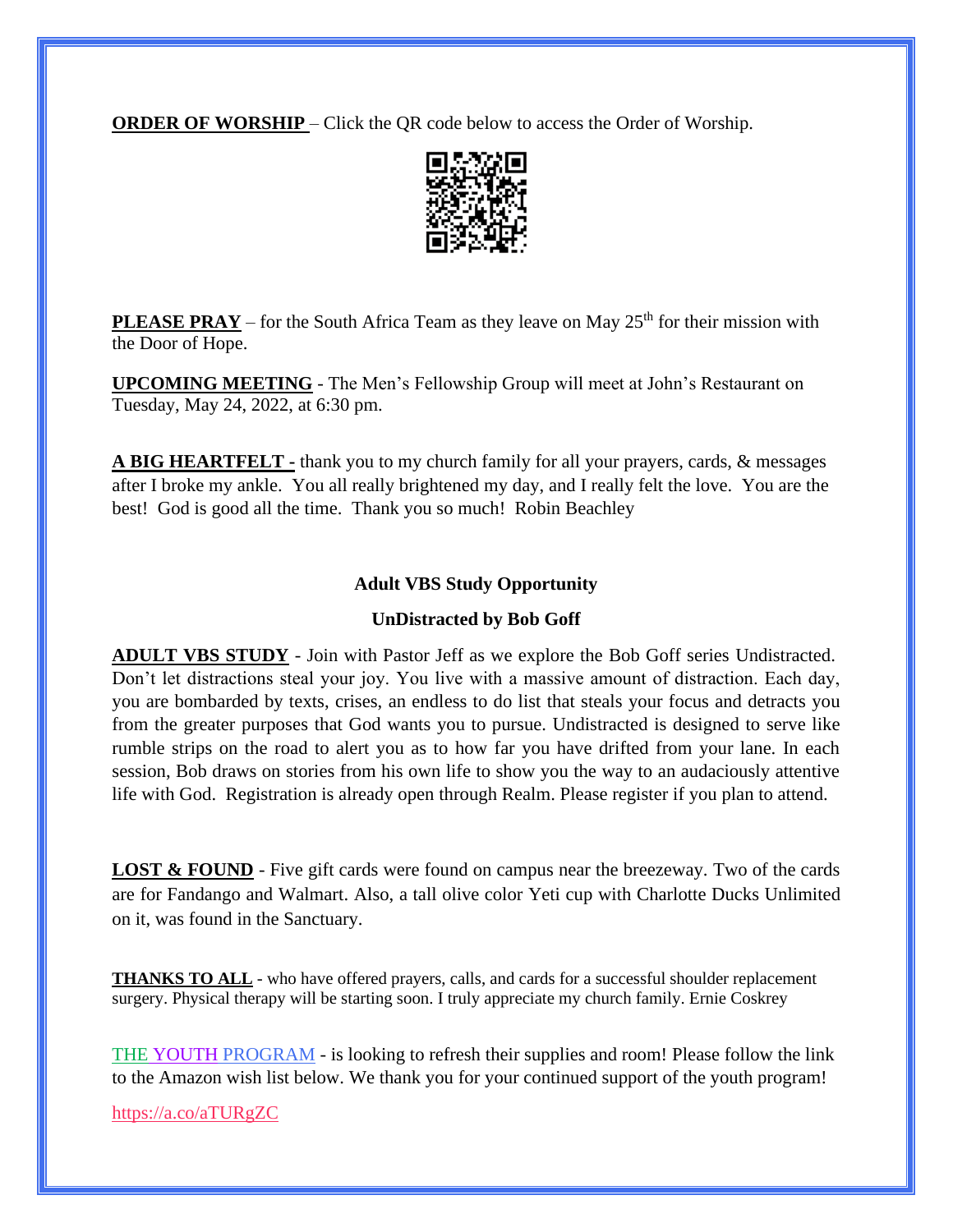#### **CHURCH ATTENDANCE MAY 15**

**Inhouse – 151**

**Facebook & YouTube – 211**

**Total – 362**



**VBS REGISTRATION & DINNER RESERVATIONS** – are now open for June 12 - 16. Clink on the link below to register your children and sign up for dinner each night. Please share this information with your family and friends and invite them to join us for VBS! If you do not have a child attending, but you would like to come for dinner, registration will be open on June 6 through Realm. A link for you to sign up will be provided prior to June 6.

[Steele Creek Presbyterian Church at Pleasant Hill · My Cokesbury VBS](https://scpcph.mycokesburyvbs.com/)



## **Sunday, May 22**

Youth Sunday 11:30 am BASIC Training Pool Party 11:45 am Youth Lunch 12:00 pm Red Cross Blood Drive

**Tuesday, May 24** 06:30 pm Men's Group Meeting

**Wednesday, May 25** 09:30 am Preschool Graduation

**Sunday, May 29** 10 Cents-A-Meal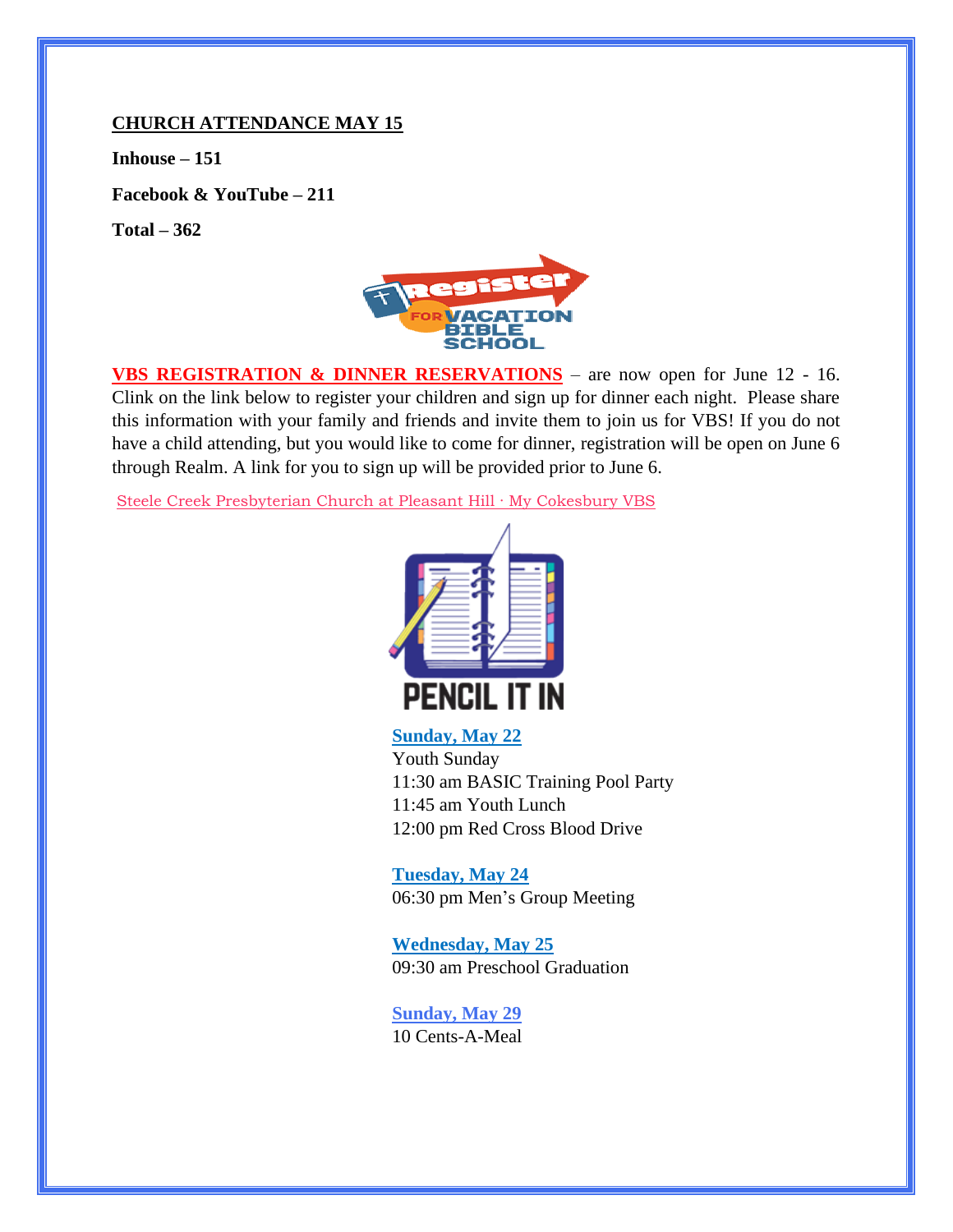#### **HIGH SCHOOL GRADUATES 2022**

#### **CONGRATULATIONS!**



onald Benjamin Horack has lived his whole life in Lake Wylie, SC. Early on, he was identified for the Clover Gifted and Talented program as well as the nationally recognized Duke TIP Program. At Clover High School, he thrived in JROTC, ranking onald Benjamin Horack has lived his whole life in Lake Wylie, SC. Early on, he was identified for the Clover Gifted and Talented program as well as the nationally recognized Duke TIP Program. At Clover High School, he thri the Academic Challenge Team and Stellar Explorers Team. Academically, he has been inducted into both the French Honor Society and the National Honor Society.

Donald is a member of Steele Creek Presbyterian Church at Pleasant Hill. Through church, he has had the opportunity for service work including volunteering with Samaritan's Purse and week-long mission trips to Wilmington NC with the Port City Project. He is a lifelong Boy Scout and is working to complete his Eagle Scout requirements.

In his "spare" time, he has held several part time jobs. His passion is music, specifically playing the bass guitar. His other hobbies include outdoor excursions such as camping and hiking, playing poker, and spending as much time with his friends as he can.

In the fall, Donald will attend Winthrop University as an Honors College student majoring in Political Science.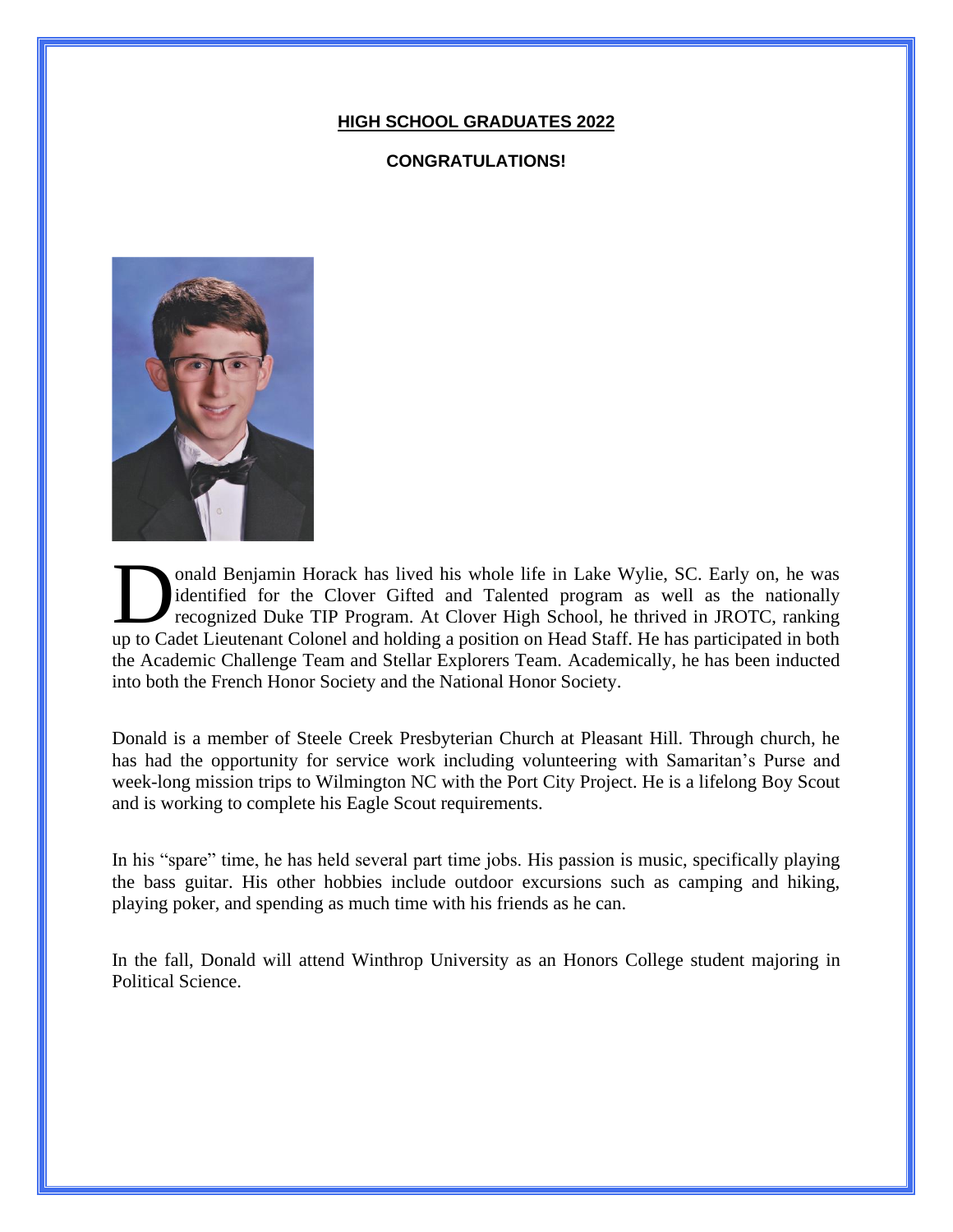



onnor Scott-McAliley will be graduating from Harper middle college high school on May 26th with a high school diploma and a semester shy of an Associates in IT security. onnor Scott-McAliley will be graduating from Harper middle college high school on May 26th with a high school diploma and a semester shy of an Associates in IT security.<br>He will finish his associates degree in the fall of December 2022.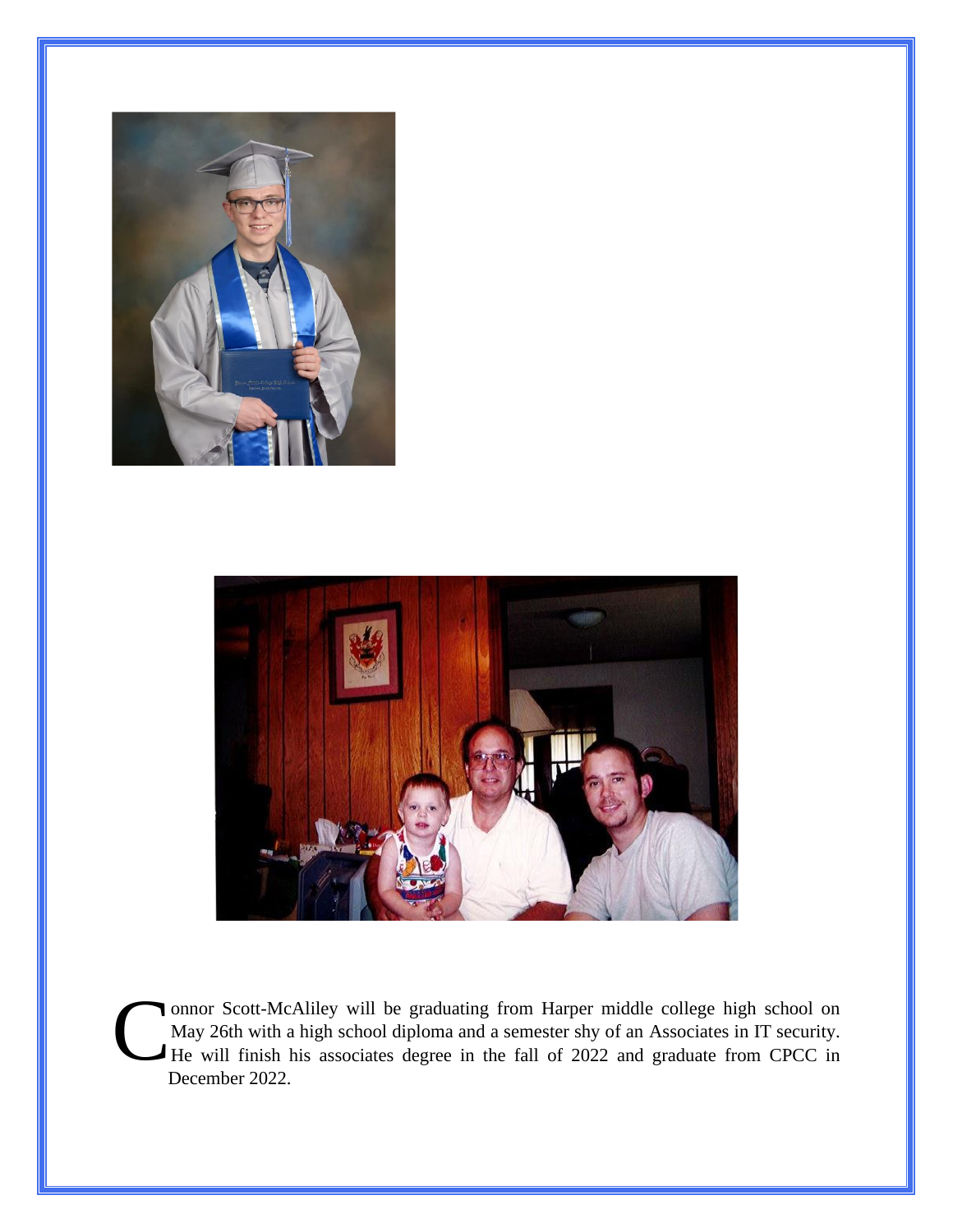

ach White is graduating from Olympic High School with a 3.9 GPA. He will be attending LA Film School majoring in Audio Sound Engineering. Z

# **COLLEGE GRADUATES 2022**

# **CONGRATULATIONS!**



Addie Tanner graduated from ECU in December with a Bachelor of Science in Hospitality Management with a concentration in Convention and Special Events Management.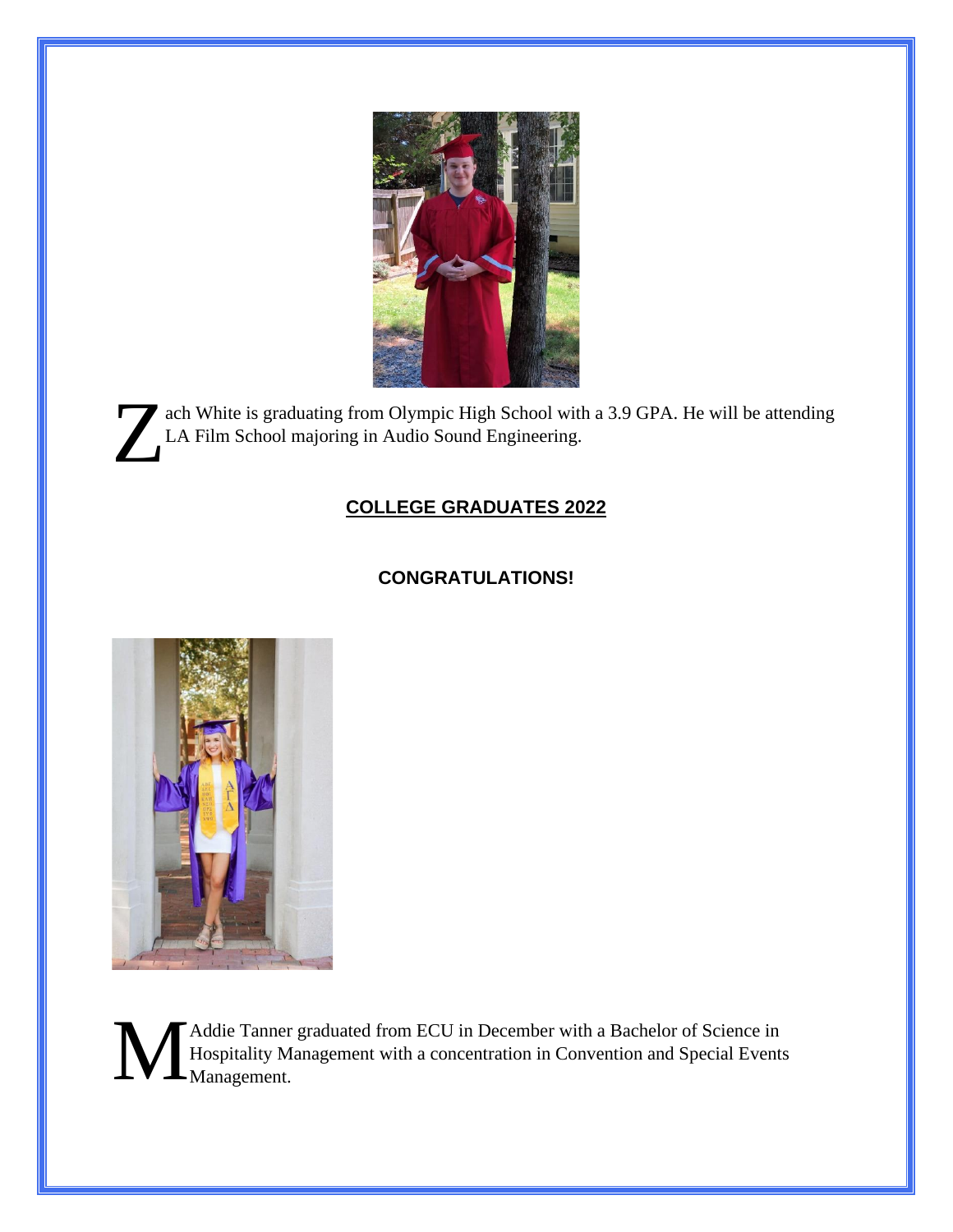

ailey Buchko is graduating from Clemson University next month. She will graduate with a major in Sociology and minor in Biological Sciences. She plans to work the next year and apply to schools to take her Masters in Physician Assistant Studies. B



elinda Moore just graduated from UNCC with a Graduate Certificate in Biomedical Science. In July, she will begin four years of medical school at Edward via College of Osteopathic Medicine (VCOM) in Spartanburg, SC. Melinda is so grateful for the love and support she has received from the SCPC at Pleasant Hill family. M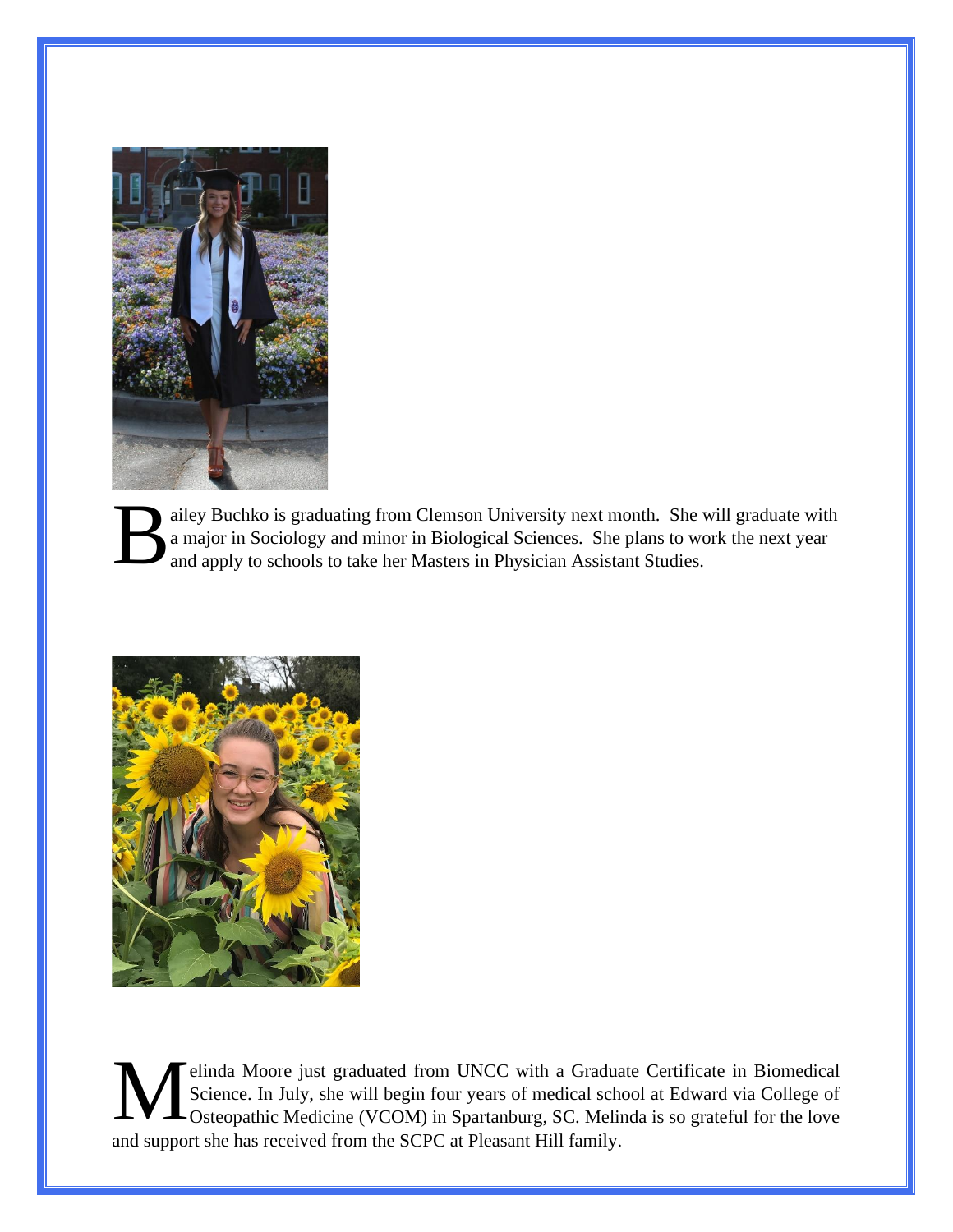

Marguerite Aycoth Joan Betty Byrum Bob Frances Currie Charlie Early Charlie Early Dot Early Dot Early Dot Early Dot Early Dot Early Dot Early Dot Early Dot Early Dot Early Dot Early Dot Early Dot Early Dot Early Dot Early Dot Early Dot Early Dot Early Dot Early Katharine Freeman Loui Price Gwynn Dann Margaret Niell Mari Marjorie Smith Mike Wayne Whiteside Lois Yandle

| ı Brown            | <b>Joy Burton</b>      |
|--------------------|------------------------|
| Capps              | <b>Joyce Carpenter</b> |
| rlie Earp          | Dot Earp               |
| ise Freeman        | Joe Furr               |
| ny Martin          | Hannah Mauer           |
| ilyn Price         | <b>Gerry Roberts</b>   |
| e Spratt           | Margaret Wert          |
| $\mathbf{V}$ andla |                        |



# **PLEASE BE IN PRAYER FOR:**

Steele Creek Presbyterian Church at Pleasant Hill sends their condolences to the Family of George Thrower.

Steele Creek Presbyterian Church at Pleasant Hill sends their condolences to the Family of John McKay.

Mia – In the hospital in Macon, GA with an infection – Infant foster great granddaughter of Ann and Phil Seaman

Frances Campbell – In rehab

Judy Martin - Covid

Trey Rogers – Recovering from surgery

David Giles – At home recovering from surgery and is doing very well. He would appreciate continued prayers.

Bill Ferguson – At home recovering

Chandler Lemond – Undergoing medical tests for possible liver issues – nephew of the Lemond's